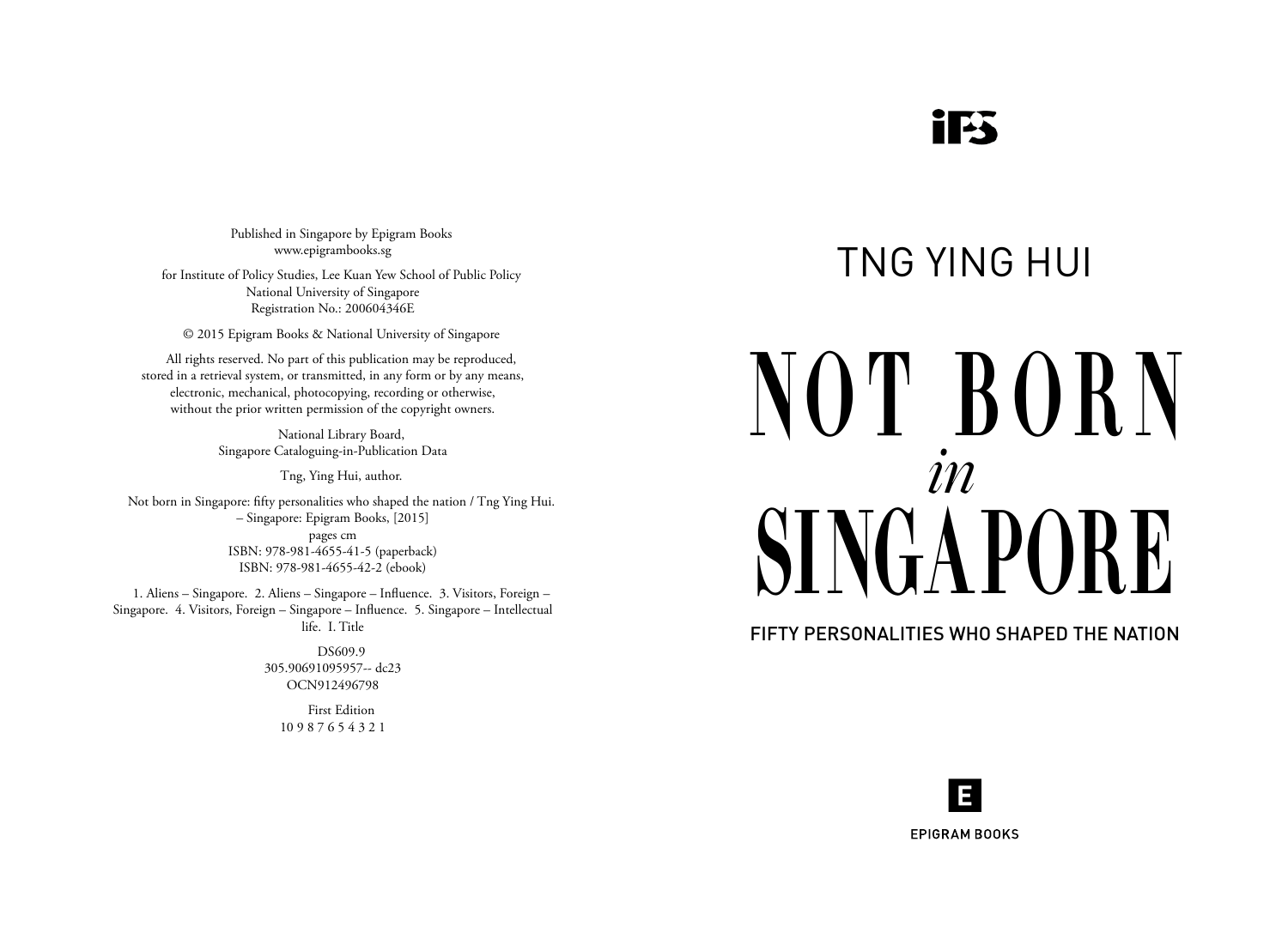# **CONTENTS**

#### vii PREFACE

#### 10 ARTS

- 12 Ian Batey<br>18 K. P. and
- 18 K. P. and Santha Bhaskar<br>23 Della Butcher
- 23 Della Butcher
- 28 Choo Hoey<br>34 Kuo Pao Ku
- Kuo Pao Kun and Goh Lay Kuan
- 
- 40 John Herbert<br>44 J. M. Sali
- 44 J. M. Sali Tan Swie Hian
- 

#### 54 ECONOMY

- 56 Mustaq Ahmad
- 62 Sir Laurence Hartnett<br>69 Dr Tsutomu Kanai
- 69 Dr Tsutomu Kanai
- 75 Lien Ying Chow
- 80 Pasquale Pistorio
- Captain Muhammad Jalaluddin Sayeed
- 90 Tang I-Fang
- Ratan Tata
- 100 Kartar Singh Thakral
- Tan Sri Frank Tsao Wen-King
- 111 Alain Vandenborre<br>118 Cvril Neville Watso
- 118 Cyril Neville Watson<br>124 Albert Winsemius
- Albert Winsemius

#### 130 EDUCATION

- 132 Dr Robert A. Brown
- 138 Brother Joseph McNally<br>143 Prof John Norman Miksi
- 143 Prof John Norman Miksic<br>149 Milenko Prvacki
- 149 Milenko Prvacki
- Mary Turnbull
- 159 Prof Wang Gungwu
- 164 Ann Wee
- Prof Wu Teh Yao

#### 176 SOCIETY

- 178 BG Yaakov 'Jack' Elazari
- 184 Prof Thomas Harold Elliott<br>189 Christine Laimer
- 189 Christine Laimer<br>194 Krystyn Olszewsk
- 194 Krystyn Olszewski<br>198 G. G. Thomson
- 198 G. G. Thomson<br>204 Bruno Wildermi
- Bruno Wildermuth

#### 210 SCIENCE & MEDICINE

- 212 Sir Sabaratnam
- Arulkumaran
- 218 Dr Sydney Brenner
- 224 Prof Edward W. Holmes<br>231 Sir David Lane
- 231 Sir David Lane<br>236 Dr Edison Liu
- 236 Dr Edison Liu<br>242 Sir George Rad
- 242 Sir George Radda<br>247 Prof S. S. Ratnam
- Prof S. S. Ratnam
- 252 Prof Jackie Y. Ying

#### 258 SPORTS

- 260 Aleksandar Duric<br>265 Feng Tianwei
- 
- 265 Feng Tianwei<br>270 Jing Junhong
- 270 Jing Junhong<br>274 Ronald Susilo Ronald Susilo
- 278 Tao Li

#### 284 ABOUT THE INSTITUTE OF POLICY STUDIES

- 285 ABOUT THE AUTHOR
- 286 ACKNOWLEDGEMENTS
- 288 PHOTO CREDITS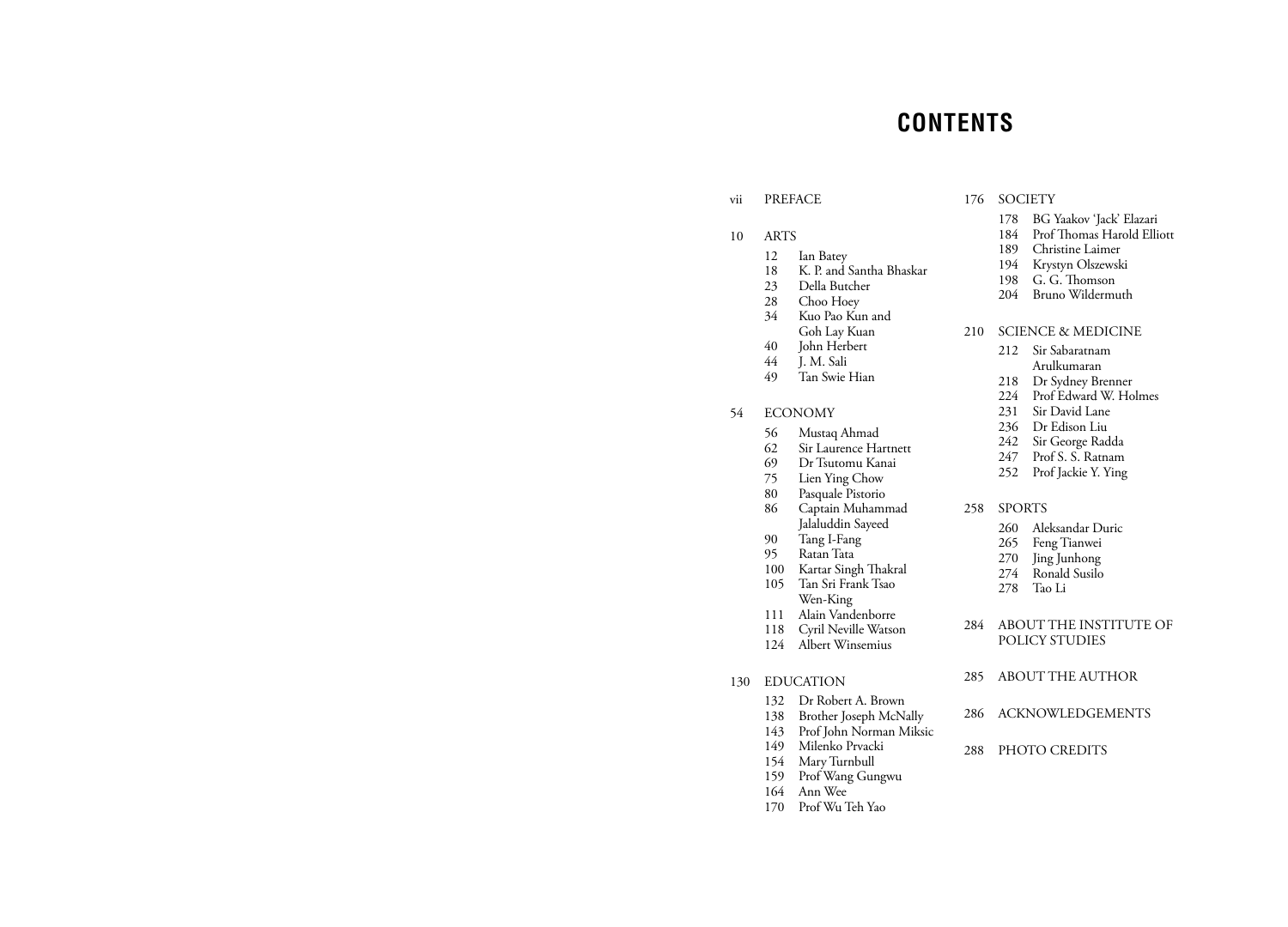# **PREFACE**

It is a truism that the world does not owe Singapore a living.<br>However, many foreigners have helped it, not only to make<br>a living, but also to create the good life for its citizens. This<br>book profiles 50 people who were no However, many foreigners have helped it, not only to make a living, but also to create the good life for its citizens. This book profiles 50 people who were not born in Singapore but who have contributed substantially to its progress from Third World to First.

This book aims to tell the stories of individuals who have made their mark in the fields of the economy, science and medicine, education and society, the arts, and sports. Their efforts have helped industries and businesses to grow; they have honed and polished the capabilities of Singaporeans in a common enterprise to place Singapore on the global map of success.

The choice of 50 individuals ties in with celebrations of Singapore's Golden Jubilee. The list is by no means exhaustive. The selection of individuals was based on their meeting three broad criteria. First, they were not born in Singapore but came here for a brief sojourn or to plant roots for the long term. Second, the contributions for which they are recognised were made after Singapore had achieved independence. Third, their accomplishments helped Singapore's star to shine, burnishing its reputation on the global stage or ensuring international recognition for a uniquely Singapore brand or character.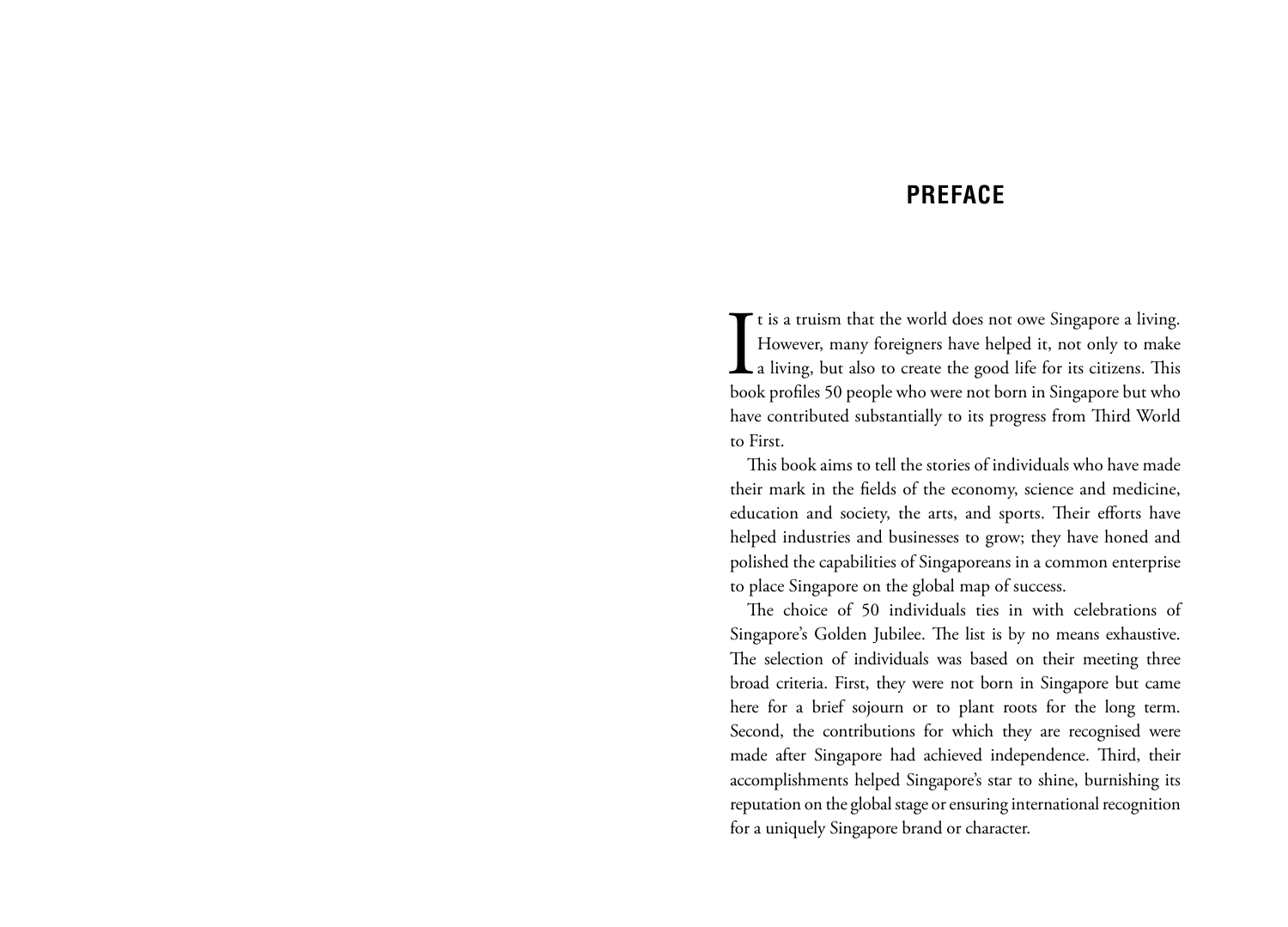The 1960s were a time of economic and political uncertainty. Independence brought with it the challenge of providing jobs, housing and education to two million people. Countless individuals and groups played a role in laying the foundation of an economically robust nation with an efficient civil service, a capable workforce and the ability to protect its borders. Among them, G. G. Thomson educated civil servants on world affairs. Brigadier-General Yaakov Elazari helped train the army. The economist Albert Winsemius spent a few months in Singapore in 1960 to assess its economic potential but lived mostly in The Hague during the 23 years he served as an adviser to the Singapore government. The Chinese economist Tang I-Fang came as part of the United Nations Industrial Survey Mission in 1961 to assist with Singapore's economic development; he became a citizen in 1972. Ian Batey created the iconic Singapore Girl, which till today embodies the personalised service that Singapore Airlines offers passengers. Nobel Prize winner Sydney Brenner was instrumental in the development of biomedical research in Singapore.

Individuals who made Singapore a more cultured and compassionate nation are also featured in this book. Ann Wee raised the public's perception of social work and fought to introduce an honours year in the Social Work degree programme at the University of Singapore. Artistes like K. P. and Santha Bhaskar, and Kuo Pao Kun and his wife Goh Lay Kuan devoted their lives to the pursuit of their craft, inspiring Singaporeans to expand the aesthetic boundaries of the nation. The architect Krystyn Olszewski was imprisoned in Auschwitz before coming to Singapore to work on the first Concept Plan. Launched in 1971, it envisaged the development of Changi Airport, new

public housing townships and a network of expressways. These are just a few of the individuals celebrated in the book.

The book does not include those born in Malaysia. Given the symbiotic ties of history and culture between the two nations, it is difficult to think of them as foreigners. The Malayan-born members of the first generation of Cabinet Ministers provide symbolic proof of this relationship. Other examples would be librarian Hedwig Anuar, author Catherine Lim, economist Lim Chong Yah, theatre practitioner Huzir Sulaiman, and mountaineer Khoo Swee Chiow. Also, in the interests of selectivity, the book leaves out foreign workers who have built the city and who continue to play a crucial role in the construction, service and healthcare sectors. Their absence from these pages is not intended to diminish their everyday contributions to keeping Singapore going.

The content for the 50 profile pieces has been drawn from Internet sources, media archives, material provided by the families of individuals, and interviews where possible. Sources are acknowledged at the end of each profile.

> *Lynn Lee & Asad Latif Institute of Policy Studies October 2015*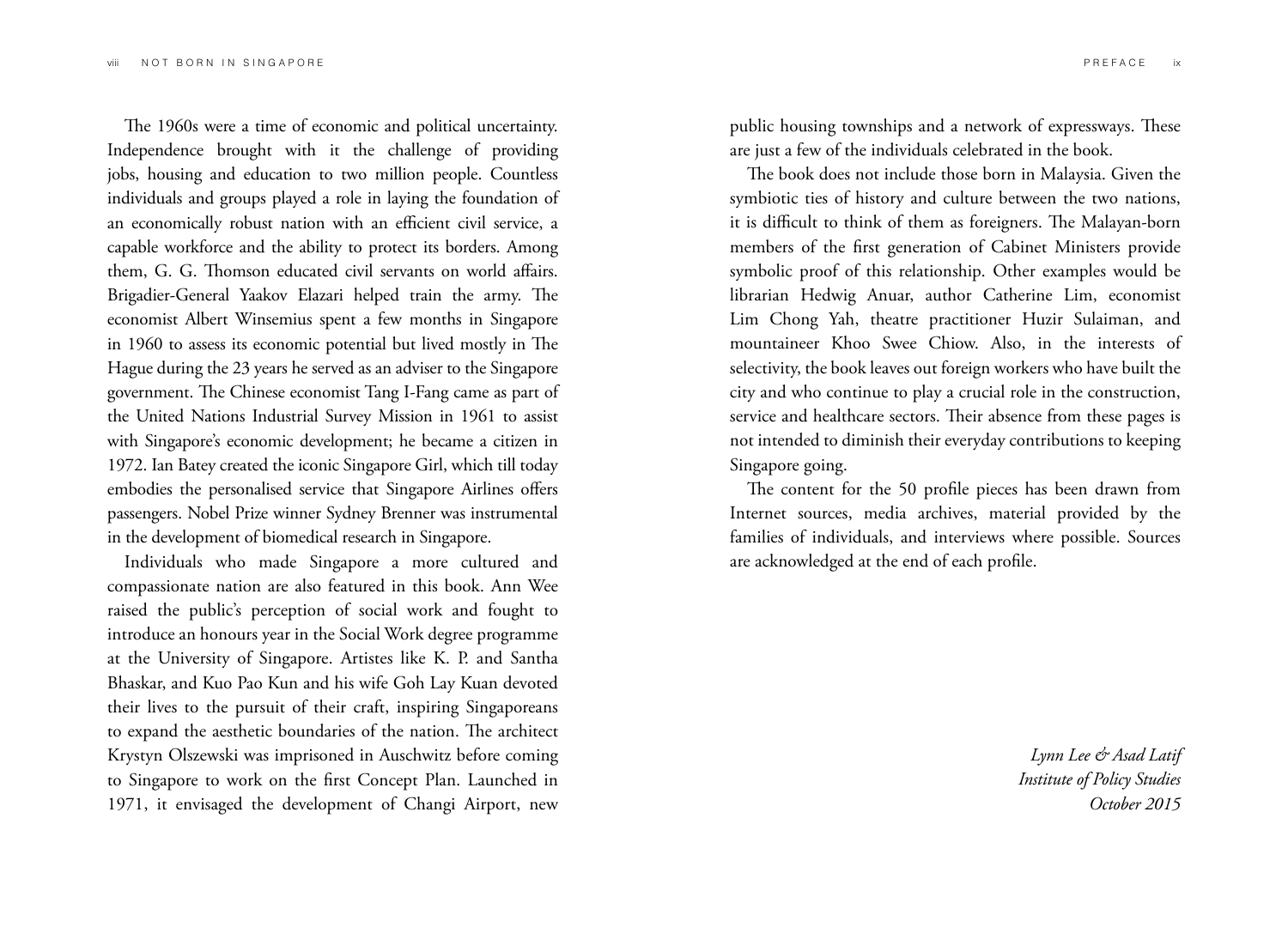#### **PASQUALE PISTORIO**

# **The Fab Man**

*Italian Pasquale Pistorio, former CEO and president of STMicroelectronics, one of the world's largest semiconductor companies, saw the potential in Singapore as an entry point into Asia as well as having a pool of impressive "human capital". This convinced him to build a wafer fabrication plant here in 1982, paving the way for a vibrant semiconductor industry in Singapore.*

**Pasquale Pistorio started working as a Motorola salesman in** 1963 after he graduated with a master's degree in electrical engineering from the Polytechnic of Turin in Italy. He took up the job because it paid well and "I 1963 after he graduated with a master's degree in electrical engineering from the Polytechnic of Turin in Italy. He took up the job because it paid well and "I was anxious to get married," said the Italian, who was born in 1936.

Over the years, he rose through the ranks in Motorola to eventually become corporate vice president of the company, in charge of the International Semiconductor Division. In 1980, Pistorio became the chief executive officer of Italian state-owned SGS Microelettronica (SGS). At that time, it was in the red and had survived only because the Italian government was paying for their losses every year. "Some people said we will die. Some were recommending that shareholders sell us out," Pistorio recalled. By 1983, Pistorio managed to steer SGS into the black and the company has been profitable since. Other European semiconductor companies were still running a heavy deficit.

SGS's turnaround in fortunes was partly due to Pistorio's strategy to tap into Singapore's human capital. Foreign companies with interests in Singapore had preferred to conduct low-cost manufacturing in the city-state, and retain high-technology activities in their home country. SGS went against the grain by establishing high-end manufacturing activities here, even though shareholders were initially uncertain about this decision.

In 1982, SGS broke the ground for Singapore's first wafer fabrication plant and a research centre. The research unit designed electronic circuits to be manufactured on a silicon wafer. Two years later, the wafers were ready to be shipped.

Around this time, SGS also set up its regional headquarters in Singapore, shifting all components of its regional operations, which included the plant and research centre, here. It also developed a global logistics centre at Loyang. The success of Pistorio's plans convinced his colleagues that he had been right to see Singapore as a point of entry into other Asian markets. Other semiconductor firms were not as far-sighted—the next factory with comparable technology opened here 10 years after SGS, said Pistorio.

Pistorio always thinks big. This trait of his came through when he was being interviewed for this book. He expounded passionately on ideas about business management—how to ensure growth and expansion and encouraging a resilient company culture. Pistorio has honed his business management ideas over time. In 1987, he led SGS to a merger with French company, Thomson Semiconductor, to become SGS-Thomson Microelectronics. He wanted it to be among the top 10 in the world. Pistorio called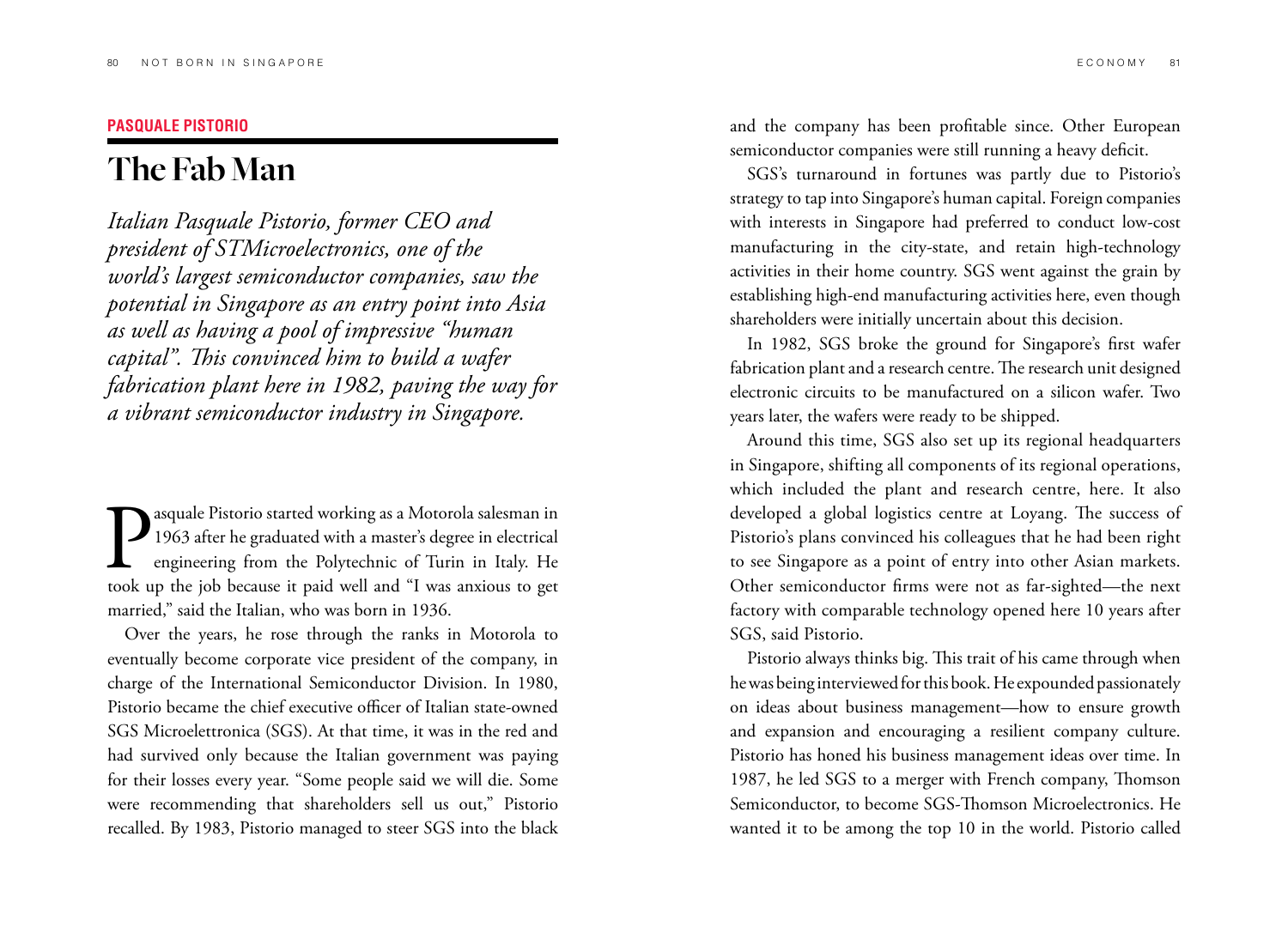**Pasquale Pistorio**  *Italy, b.1936*

٠

**Section** 

a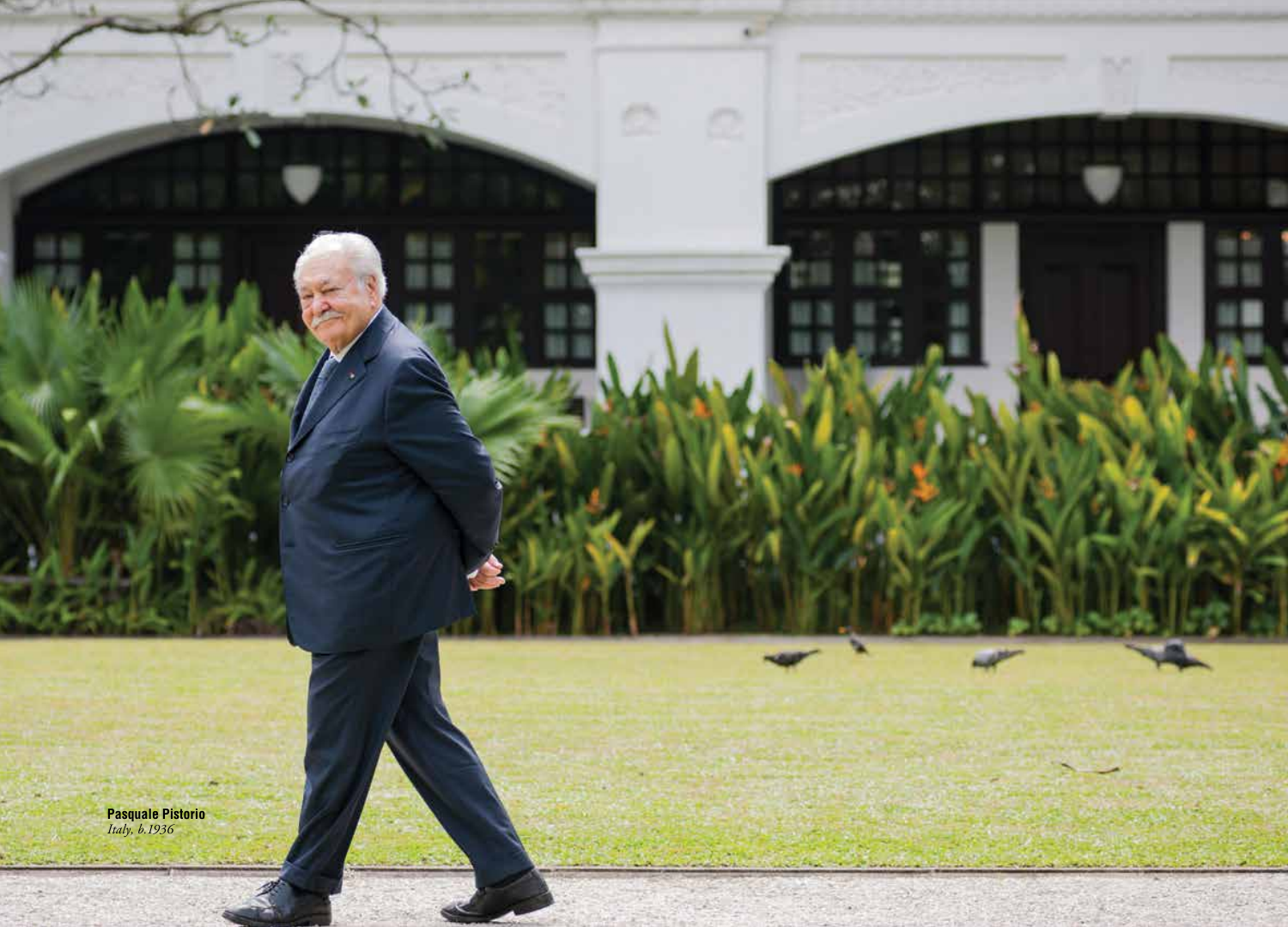this Vision 2000. He achieved this earlier than envisioned—the company entered the targeted ranks in 1997.

In 1998, SGS-Thomson changed its name to STMicroelectronics. In 2001, STMicroelectronics surpassed expectations to rank among the top five semiconductor companies in the world.

Pistorio is also remembered for being a staunch advocate of environmental protection. From 1993, he began to integrate environmental protection into STMicroelectronics' corporate philosophy. The company produced an environmental decalogue, deliberately named as such to imply its nonnegotiable quantitative environmental targets for all its firms. The decalogue was a set of commitments by the company towards several targets—reducing electricity use and water pollution, promoting recycling and the development of an environmental management system for all of its manufacturing sites. In Singapore, the government provided the company with incentives to be environmentally friendly.

By the time Pistorio retired in 2005, STMicroelectronics had invested in three wafer fabrication plants here. STMicroelectronics had hired 8,700 people in Singapore, becoming Singapore's third largest foreign employer.

Pistorio remembers vividly an exchange between the late Prime Minister Lee Kuan Yew and former Italian Prime Minister Romano Prodi that gives an insight into his personal work ethic. "When Romano Prodi was in Singapore, he told Lee how nice it was to have flowers all year round. Lee then replied, 'But there is a problem. The bees stop making honey.' It is a lesson to say that if the food is ready, you stop working," he recalled.

Today, Pistorio continues to be a mover and shaker in his own way. He is founder and president of the Pistorio Foundation, a non-profit organisation which aims to better the lives of children by providing them with education, and by improving school infrastructure. Based in Switzerland, the foundation has a chapter in Singapore. It operates projects in Cambodia, Thailand, Morocco and Burkina Faso.

For his contributions to Singapore, Pistorio was conferred the Public Service Star in 1999, and the Honorary Citizen Award in 2003.

#### **REFERENCES**

Antonio Battiato, "1997-2012 The Environmental Management System of the ST Microelectronics Site of Catania is 15 Years Old," in *Pathways to Environmental Sustainability: Methodologies and Experiences*, ed. Roberta Salomone and Giuseppe Saija (Springer Science & Business Media, 2014).

Deborah Wise, "International Report; SGS-Thomson's Goal: Big Enough to Survive," *The New York Times*, March 20, 1989.

Grace Chng and Hsung Bee Hwa, "How Microchip Firm got out of the red," *The Straits Times*, May 6, 1985.

John A. Matthews, *Dong-Sung Cho, Tiger Technology: The Creation of a Semiconductor Industry in East Asia* (New York: Cambridge University Press, 2000).

Pistorio, Pasquale, interviewed by Doug Fairbairn, April 26, 2010, reference Number X5809.2010, transcript, Computer History Museum.

Interview with Pasquale Pistorio in June 2015.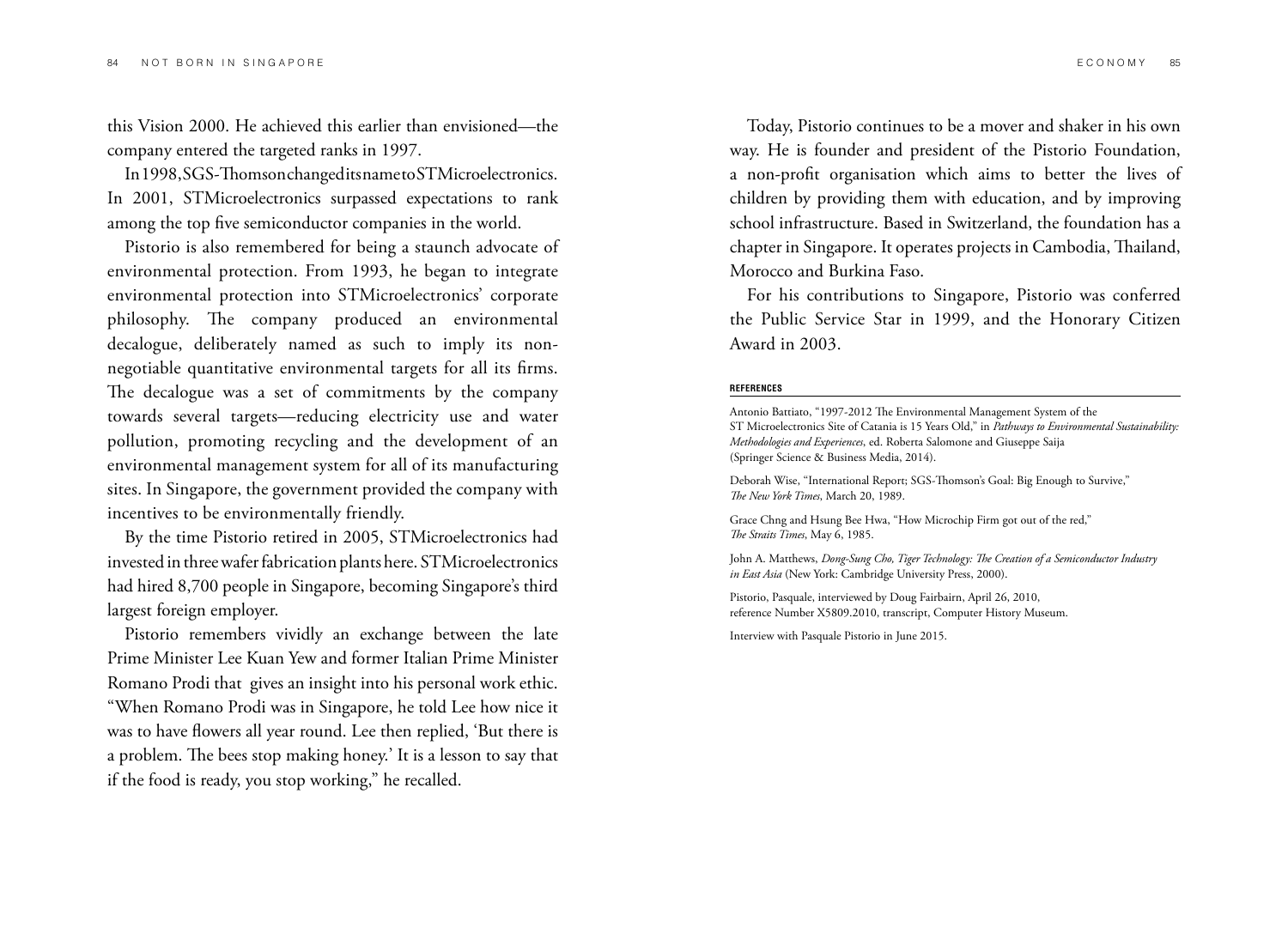# **ABOUT THE INSTITUTE OF POLICY STUDIES**

The Institute of Policy Studies (IPS) was established<br>in 1988 as an independent think-tank to study and<br>generate public policy ideas in Singapore. IPS became<br>an autonomous research centre of the Lee Kuan Yew School of in 1988 as an independent think-tank to study and generate public policy ideas in Singapore. IPS became an autonomous research centre of the Lee Kuan Yew School of Public Policy at the National University of Singapore in 2008. Today, IPS continues to analyse public policy, build bridges between thought leaders, and communicate its findings to a wide audience. The Institute examines issues of critical national interest across a variety of fields, and studies the attitudes and aspirations of Singaporeans through surveys of public perception. It adopts a multi-disciplinary approach in its analyses and takes the long-term view in its strategic deliberation and research. For more information about IPS, visit www.lkyspp.nus.edu.sg/ips/

# **ABOUT THE AUTHOR**

Ing Hui has a master's degree from the Josef Korbel School<br>of International Studies at the University of Denver, which<br>she attended on a Sié Fellowship. She enjoyed hiking<br>and skiing in the Rocky Mountains, and has been mi of International Studies at the University of Denver, which she attended on a Sié Fellowship. She enjoyed hiking and skiing in the Rocky Mountains, and has been missing these activities ever since she returned home. Before graduate school, she worked at CNBC, where she produced the guest rundown for *The Call* and *Straight Talk*. Her by-lines have appeared in the Asian Correspondent and Al Jazeera. She is currently working as a research assistant with the Arts, Culture and Media research cluster at the Institute of Policy Studies.